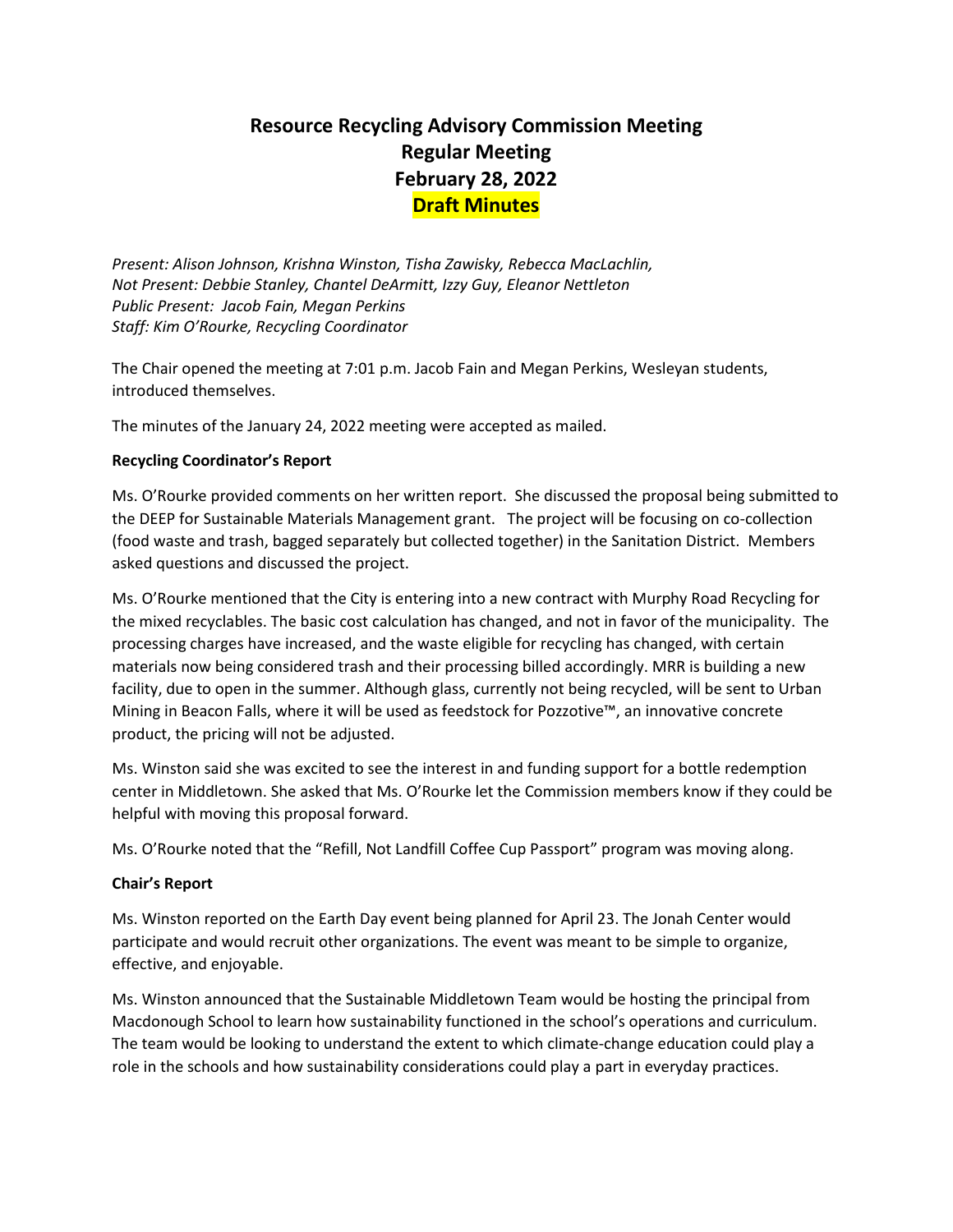#### **Swap Shack**

Ms. Winston noted that many people were dropping off plastic crates. Because they were taking up too much space, she was putting some of them outside under the lean-to roof. The Shack was getting quite full. Ms. MacLachlan felt the shelf labels would be helpful, but they needed to be eye-catching. She recommended large, colorful labels. Ms. Winston noted need for some serious sorting. Ms. Zawisky pointed out that fewer people probably patronized the Shack in the winter it was to be hoped that in the spring more people would come and take items. The Commissioners decided that given the reduced traffic in March they would not need to sign up for Saturday clean-ups.

#### *Swap Shack Schedule*

Wed. Mar. 2: Krishna Winston Wed., Mar. 9: Debbie Stanley Wed., Mar. 16: Rebecca Maclachlan Wed., Mar. 23: Krishna Winston

#### **Solid Waste Legislation**

Ms. O'Rourke reviewed the solid waste bills that received hearings on the previous Thursday and Friday. This included the grant program bill, and the EPR bills.

Ms. Johnson called attention to two bills just raised to address the use of pesticides in state parks and the release of balloons.

#### **Middletown Compost Garden**

Ms. O'Rourke said she was planning a home compost garden next to Reboot Eco. She was looking for a small group of families to use the bins. Ms. Winston suggested asking Yasemin, the owner of Reboot Eco, to recruit some people who come to her store. Ms. Zawisky also mentioned using the app "Share Waste" to solicit participants.

#### **Open Air Market**

The Market is scheduled for August 28. Members decided to participate with the Wishing Well. Ms. Winston said she could commit to helping out.

#### **Other Events**

Ms. O'Rourke asked for volunteers for the following events:

April 23 – Earth Day April 24 – Compost Bin distribution April 30 – Paper Shred May – Kids' Health and Safety Fair August 28 – Open Air Market  $Oct. 1 - HHW$